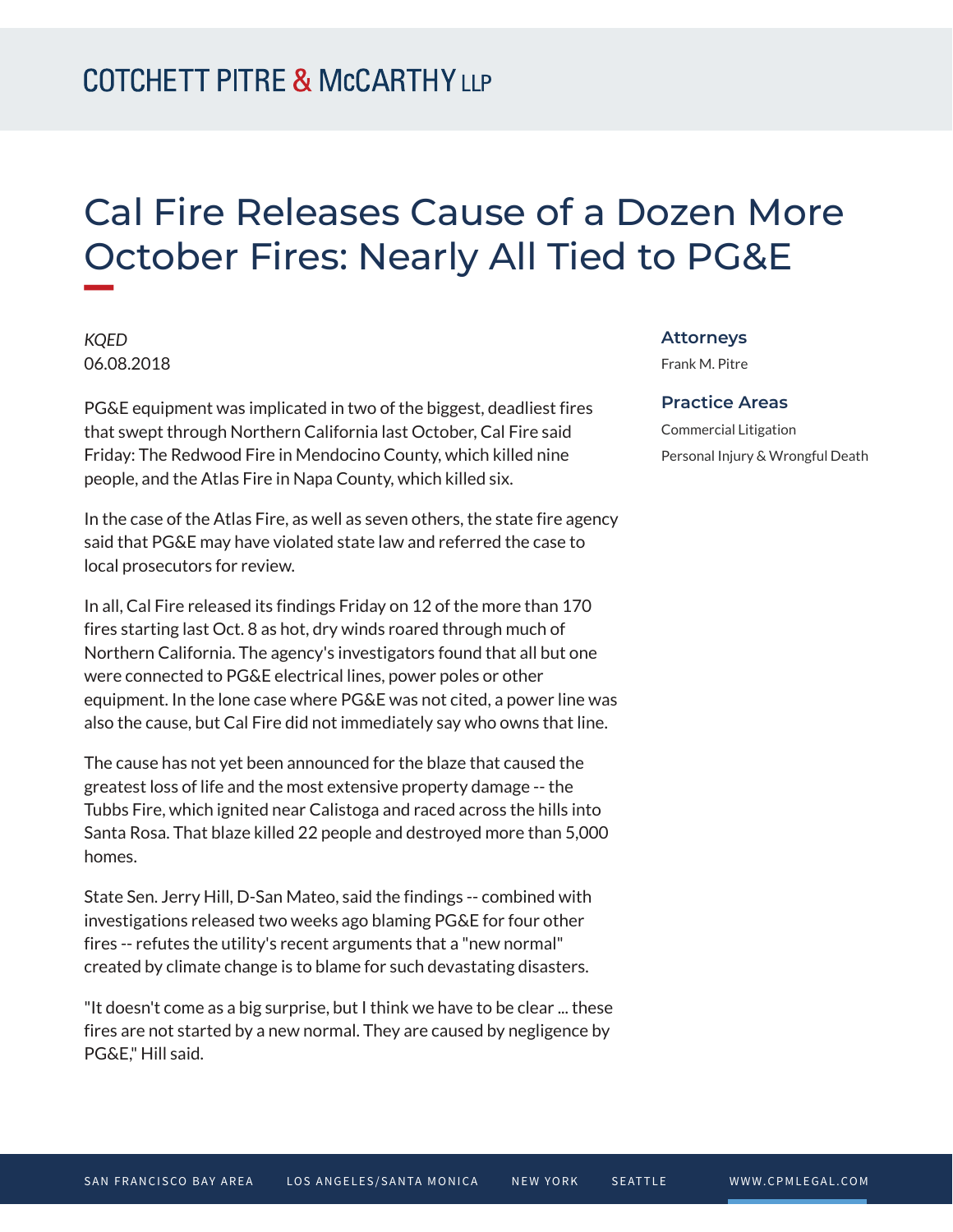## **COTCHETT PITRE & McCARTHY LLP**

### CAL FIRE RELEASES CAUSE OF A DOZEN MORE OCTOBER FIRES: NEARLY ALL TIED TO PG&E

The Cal Fire findings raise questions about the future of PG&E, the state's largest utility. But in a statement, PG&E repeated its assertion that "years of drought, extreme heat and 129 million dead trees have created a 'new normal' for our state that requires comprehensive new solutions."

"Extreme weather is increasing the number of large wildfires and the length of the wildfire season in California," the statement said. "The loss of life, homes and businesses in these extraordinary wildfires is simply heartbreaking, and we remain focused on helping communities recover and rebuild. We look forward to the opportunity to carefully review the Cal Fire reports to understand the agency's perspectives. Based on the information we have so far, we continue to believe our overall programs met our state's high standards."

But John Fiske, a lawyer for the counties of Mendocino, Napa and Sonoma in their litigation against PG&E, said Friday's findings prove the opposite.

"Today, Cal Fire confirmed what we've known, that PG&E has systemic management deficiencies that fail to recognize the serious nature of wildfire prevention," he said in a statement. "So far, 16 of 16 North Bay fires have been found caused by PG&E, 11 of which have been referred to District Attorneys. It is time for the executives at PG&E to get serious about rebuilding these communities and preventing further disasters."

Fiske blamed PG&E for all 16 fires investigated so far, but in one case -- the Nuns Fire -- Cal Fire said it was a power line, but didn<sup>1</sup>t specify who owns that line.

Here's the fire agency's summary of the dozen determinations announced Friday:

- **The Redwood Fire,** in Mendocino County, started the evening of Oct. 8 and burned a total of 36,523 acres, destroying 543 structures. There were nine civilian fatalities and no injuries to firefighters. Cal Fire has determined the fire started in two locations and was caused by trees or parts of trees falling onto PG&E power lines.
- **The Atlas Fire,** in Napa County, started the evening of Oct. 8 and burned a total of 51,624 acres, destroying 783 structures. There were six civilian fatalities. Cal Fire investigators determined the fire started in two locations. At one location, it was determined a large limb broke from a tree and came into contact with a PG&E power line. At the second location, investigators determined a tree fell into the same line.
- **The Norrbom, Adobe, Partrick, Pythian** and **Nuns** fires were part of a series of fires that merged in Sonoma and Napa counties. These fires started in the late-night hours of Oct. 8 and burned a combined total of 56,556 acres, destroying 1,355 structures. There were three civilian fatalities. Cal Fire said four of five of those fires were connected to PG&E equipment. The Nuns Fire was said to have been caused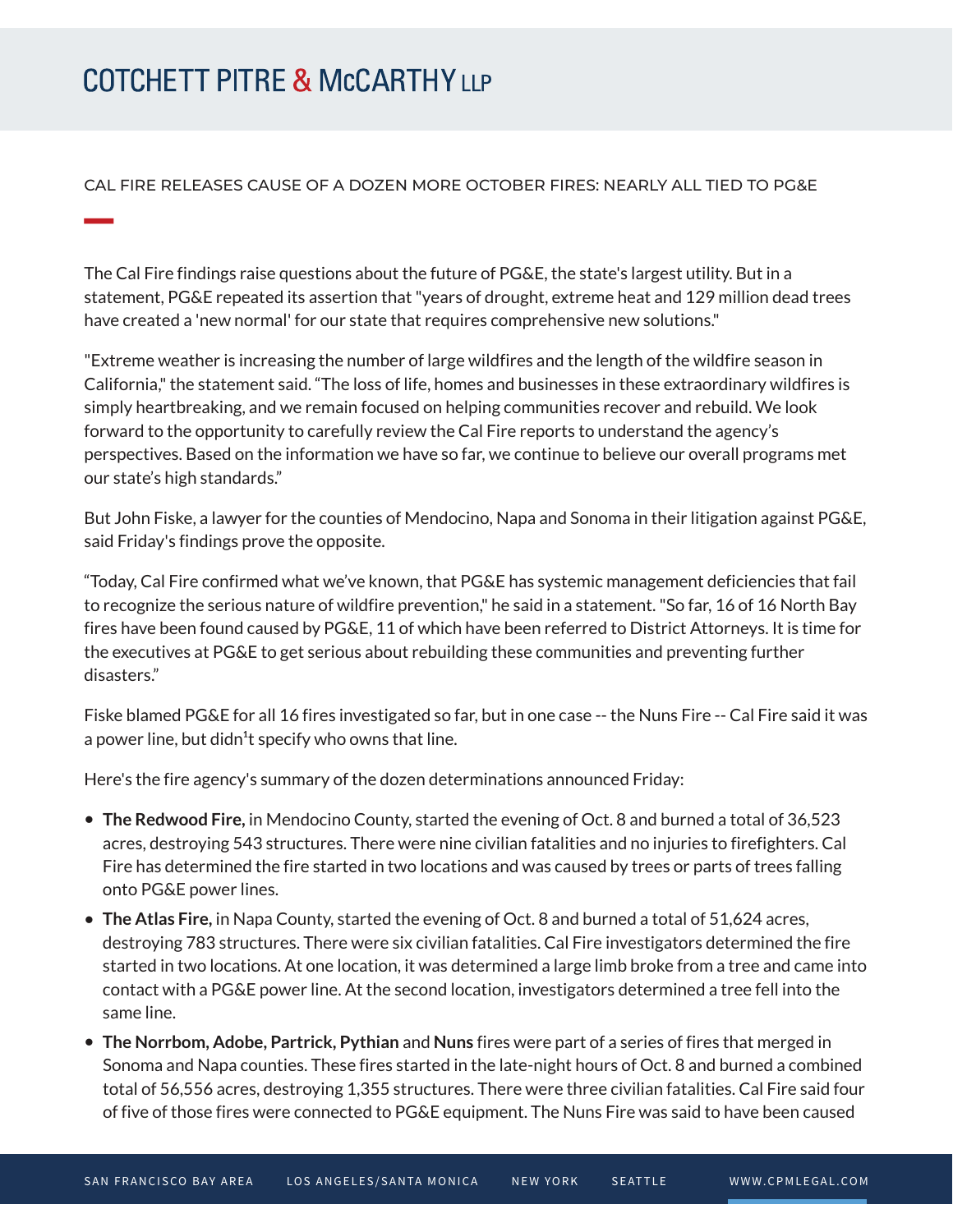CAL FIRE RELEASES CAUSE OF A DOZEN MORE OCTOBER FIRES: NEARLY ALL TIED TO PG&E

by the broken top of a tree coming into contact with a power line, but PG&E was not named.

- **The Sulphur Fire,** in Lake County, started the evening of Oct. 8 and burned a total of 2,207 acres, destroying 162 structures. There were no injuries. Cal Fire investigators determined the fire was caused by the failure of a PG&E-owned power pole, resulting in power lines and equipment coming in contact with the ground.
- **The Cherokee Fire,** in Butte County, started the evening of Oct. 8 and burned a total of 8,417 acres, destroying six structures. There were no injuries. Cal Fire investigators have determined the cause of the fire was a result of tree limbs coming into contact with PG&E power lines.
- **The 37 Fire,** in Sonoma County, started the evening of Oct. 9 and burned a total of 1,660 acres, destroying three structures. There were no injuries. Cal Fire investigators have determined the cause of the fire was electrical and was associated with the PG&E distribution lines in the area.
- **The Blue Fire,** in Humboldt County, started the afternoon of Oct. 8 and burned a total of 20 acres. There were no injuries. Cal Fire investigators have determined a PG&E power line conductor separated from a connector, causing the conductor to fall to the ground, starting the fire.
- **The Pocket Fire,** in Sonoma County, started the early morning hours of Oct. 9 and burned a total of 17,357 acres, destroying 6 structures. There were no injuries. Cal Fire has determined the fire was caused by the top of an oak tree breaking and coming into contact with PG&E power lines.

Cal Fire will hand over its findings to the California Public Utilities Commission, which regulates electric and gas utilities in California. The CPUC will be charged with determining if PG&E was out of compliance with CPUC rules and regulations and should be subject to fines and other action.

There will also be criminal investigations into the company's actions before the fires.

Bill Brockley, an assistant district attorney in Sonoma County, said the criminal investigations into the fires are sprawling, and Sonoma County prosecutors are coordinating with Napa and Lake counties and the state Attorney General's Office.

"This is the first fire that I've ever had an experience with that's this size," Brockley said. "Some of the fires started and ended in different counties, so that's why we're all working together and coordinating our efforts."

CPUC said its investigations into PG&E's role in the fires is ongoing and could result in extensive penalties.

Regardless of future determinations by the CPUC and law enforcement, civil lawsuits, insurance claims and political fallout all also pose major financial threats to PG&E.